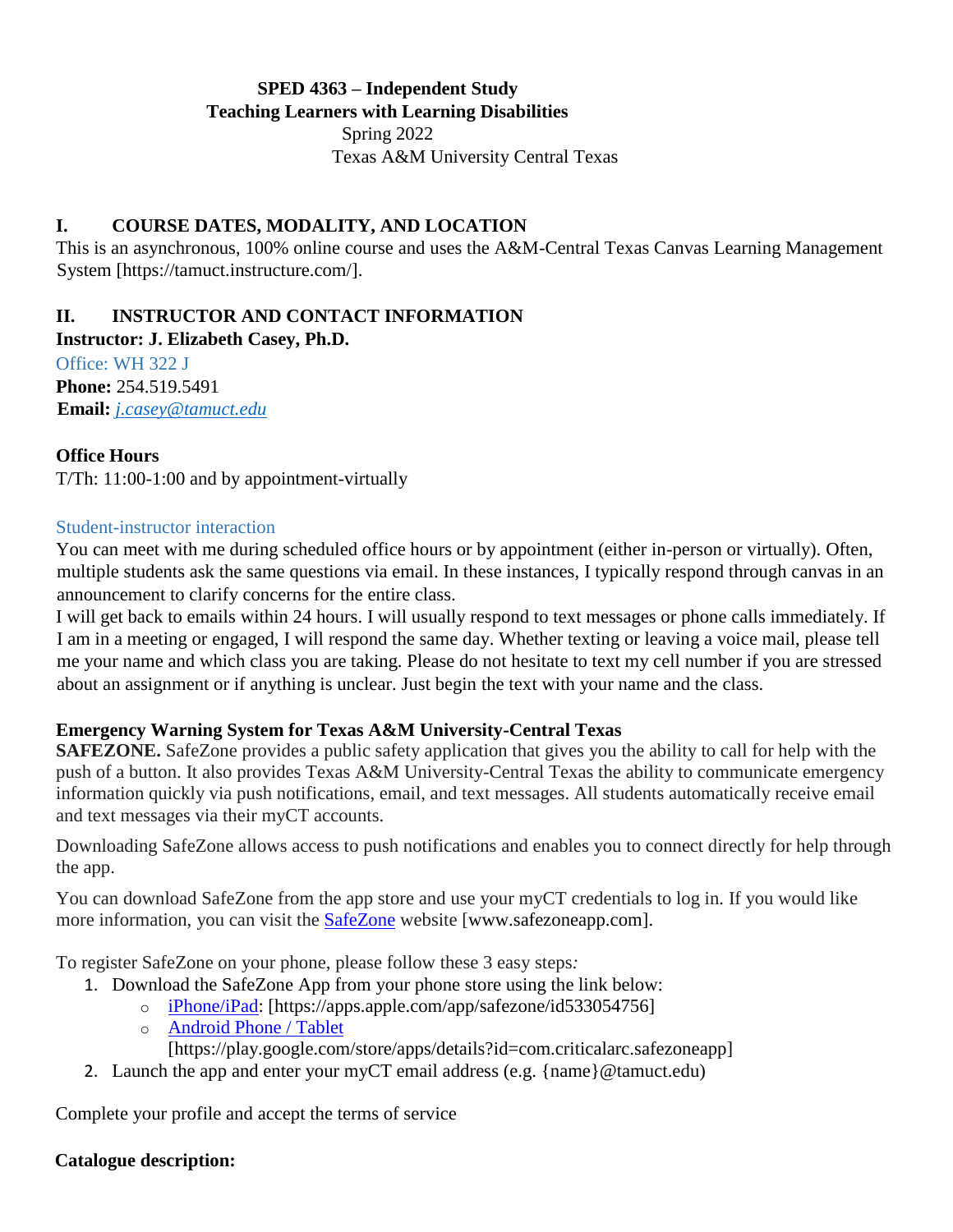Learning disabilities are examined with emphasis on history, definition, causation and characteristics. Content includes teaching methods for language, academic, and social skills as well as effective inclusive practices. Strategies for successful collaboration with parents, paraprofessionals and general education teachers are studied.

## **Course objective/Course understandings:**

The student will develop a basic understanding of the needs of students with learning disabilities. The student will define appropriate inclusionary and non-inclusionary strategies and practices for students with learning disabilities.

## **Student Learning Outcomes**

Upon completion of this course, the student will be able to:

- 1. Develop appropriate IEP goals and objectives for students with learning disabilities.
- 2. Demonstrate how to organize a special education classroom for instruction.
- 3. Demonstrate how to document progress on IEP goals and objectives.
- 4. Demonstrate collaboration strategies with general education teachers.
- 5. Utilize technology ethically and legally.

### **RESOURCES Required text**

Mercer, C. D., Mercer, A. R., & Pullen, P. C. (2011). *Teaching students with learning problems* (8<sup>th</sup> ed.). Pearson.

## **Suggested text:**

American Psychological Association. (2020). *Publication manual of the American Psychological Association*  $(7<sup>th</sup>$  ed.). https://doi.org/10.1037/0000165-000

#### **Assessment Components**

Quizzes (20 pts.) **SLO 1-5**  Complete quizzes on material we have covered.

## Goals & Objectives (15 pts.) **SLO 1, 3,** 4

Correctly write a goal with three supporting yet graduating objectives. Further instruction will be provided.

### Activities (15 pts.) **SLO 1, 3, 4**

Develop three tangible, hands-on activities for students with disabilities in the different content areas, or you may choose to construct an emotional or behavioral activity or a classroom management activity. Write an IEP objective for which each activity may address. Further instruction will be provided.

### *Technology report (10 pts.)* **SLO 1, 3, 5**

Choose a specific skill. Research the high, medium, and low technology options available for this skill. Choose your population; other than having learning disabilities, you may build your student population in any way you wish. Determine whether your students need the high, medium, or low technology option for this skill. Using the research you have found and the knowledge you have of your students, discuss which option you will use and why you believe it is the correct one. Be sure to site all of your sources. A rubric and further instruction will be provided.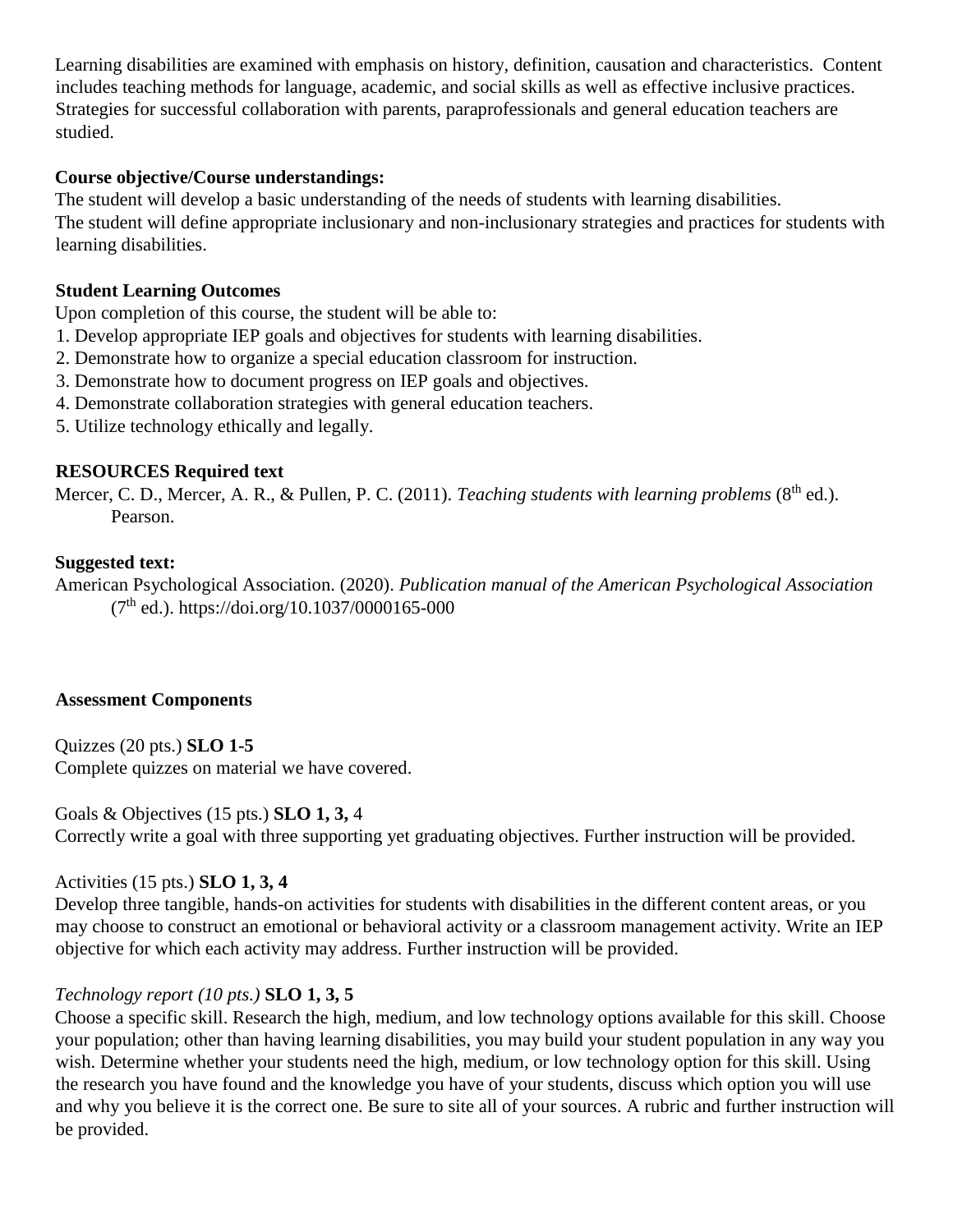*Complete a final and comprehensive exam (10 pts.)* **SLO 1-5** *[SPED 001, 003, 004, 005, 007, 008, 009, 010, 011, 012]* 

|                    | <b>Points</b> | <b>Grading Scale</b> |
|--------------------|---------------|----------------------|
| Quizzes            | 20            | $90-100 - A$         |
| Goals & objectives | 15            | $80-89-B$            |
| Activities         | 15            | $70-79-C$            |
| Technology report  | 10            | $60-69 - D$          |
| Final exam         | 10            | 59>F                 |
| <b>TOTAL</b>       | 70            |                      |

#### Posting of Grades

All assignments will be graded, and grades posted, in a timely manner, typically within one to three days of due date. Longer assignments, such as the papers and projects, will be graded and grades posted in approximately three to five to seven days; this will vary depending on class size.

### **Grading Policies:**

Late work will be accepted. Contact Dr. Casey if you fall behind so that arrangements can be made. Points may be deducted based on circumstances.

#### **Important University Dates**

*[Copy important university dates from the current Academic Calendar, or share the link: https://www.tamuct.edu/registrar/academic-calendar.html]*

## **TECHNOLOGY REQUIREMENTS AND SUPPORT**

### **Technology Requirements**

This course will use the A&M-Central Texas Instructure Canvas learning management system. **We strongly recommend the latest versions of Chrome or Firefox browsers. Canvas no longer supports any version of Internet Explorer.**

Logon to A&M-Central Texas Canvas [https://tamuct.instructure.com/] or access Canvas through the TAMUCT Online link in myCT [https://tamuct.onecampus.com/]. You will log in through our Microsoft portal.

Username: Your MyCT email address. Password: Your MyCT password

### **Canvas Support**

Use the Canvas Help link, located at the bottom of the left-hand menu, for issues with Canvas. You can select "Chat with Canvas Support," submit a support request through "Report a Problem," or call the Canvas support line: 1-844-757-0953.

For issues related to course content and requirements, contact your instructor.

### **Online Proctored Testing**

A&M-Central Texas uses Proctorio for online identity verification and proctored testing. This service is provided at no direct cost to students. If the course requires identity verification or proctored testing, the technology requirements are: Any computer meeting the minimum computing requirements, plus web camera, speaker, and microphone (or headset). Proctorio also requires the Chrome web browser with their custom plug in.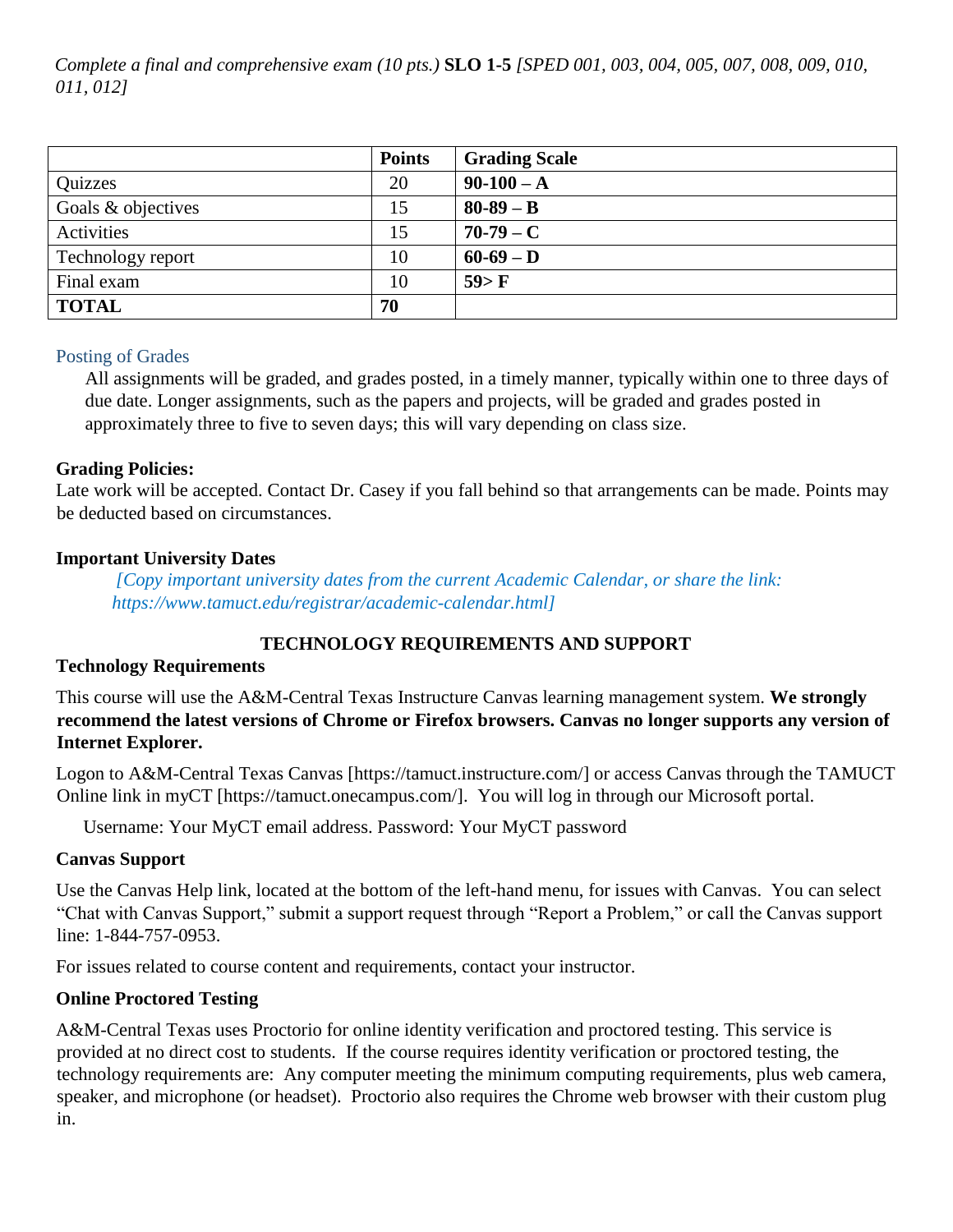### **Other Technology Support**

For log-in problems, students should contact Help Desk Central, 24 hours a day, 7 days a week

Email: [helpdesk@tamu.edu](mailto:helpdesk@tamu.edu) Phone: (254) 519-5466 [Web Chat:](http://hdc.tamu.edu/) [http://hdc.tamu.edu] *Please let the support technician know you are an A&M-Central Texas student.*

## **UNIVERSITY RESOURCES, PROCEDURES, AND GUIDELINES**

#### **Drop Policy**

If you discover that you need to drop this class, you must complete the [Drop Request](https://dynamicforms.ngwebsolutions.com/casAuthentication.ashx?InstID=eaed95b9-f2be-45f3-a37d-46928168bc10&targetUrl=https%3A%2F%2Fdynamicforms.ngwebsolutions.com%2FSubmit%2FForm%2FStart%2F53b8369e-0502-4f36-be43-f02a4202f612) Dynamic Form through Warrior Web.

[https://dynamicforms.ngwebsolutions.com/casAuthentication.ashx?InstID=eaed95b9-f2be-45f3-a37d-46928168bc10&targetUrl=https%3A%2F%2Fdynamicforms.ngwebsolutions.com%2FSubmit%2FForm%2FSt art%2F53b8369e-0502-4f36-be43-f02a4202f612].

Faculty cannot drop students; this is always the responsibility of the student. The Registrar's Office will provide a deadline on the Academic Calendar for which the form must be completed. Once you submit the completed form to the Registrar's Office, you must go into Warrior Web and confirm that you are no longer enrolled. If you still show as enrolled, FOLLOW-UP with the Registrar's Office immediately. You are to attend class until the procedure is complete to avoid penalty for absence. Should you miss the drop deadline or fail to follow the procedure, you will receive an F in the course, which may affect your financial aid and/or VA educational benefits.

## **Academic Integrity**

Texas A&M University-Central Texas values the integrity of the academic enterprise and strives for the highest standards of academic conduct. A&M-Central Texas expects its students, faculty, and staff to support the adherence to high standards of personal and scholarly conduct to preserve the honor and integrity of the creative community. Any deviation by students from this expectation may result in a failing grade for the assignment and potentially a failing grade for the course. All academic misconduct concerns will be referred to the Office of Student Conduct. When in doubt on collaboration, citation, or any issue, please contact your instructor before taking a course of action.

For more [information](https://nam04.safelinks.protection.outlook.com/?url=https%3A%2F%2Fwww.tamuct.edu%2Fstudent-affairs%2Fstudent-conduct.html&data=04%7C01%7Clisa.bunkowski%40tamuct.edu%7Ccfb6e486f24745f53e1a08d910055cb2%7C9eed4e3000f744849ff193ad8005acec%7C0%7C0%7C637558437485252160%7CUnknown%7CTWFpbGZsb3d8eyJWIjoiMC4wLjAwMDAiLCJQIjoiV2luMzIiLCJBTiI6Ik1haWwiLCJXVCI6Mn0%3D%7C1000&sdata=yjftDEVHvLX%2FhM%2FcFU0B99krV1RgEWR%2BJ%2BhvtoR6TYk%3D&reserved=0) regarding the Student Conduct process, [https://www.tamuct.edu/student-affairs/studentconduct.html].

If you know of potential honor violations by other students, you may [submit](https://nam04.safelinks.protection.outlook.com/?url=https%3A%2F%2Fcm.maxient.com%2Freportingform.php%3FTAMUCentralTexas%26layout_id%3D0&data=04%7C01%7Clisa.bunkowski%40tamuct.edu%7Ccfb6e486f24745f53e1a08d910055cb2%7C9eed4e3000f744849ff193ad8005acec%7C0%7C0%7C637558437485262157%7CUnknown%7CTWFpbGZsb3d8eyJWIjoiMC4wLjAwMDAiLCJQIjoiV2luMzIiLCJBTiI6Ik1haWwiLCJXVCI6Mn0%3D%7C1000&sdata=CXGkOa6uPDPX1IMZ87z3aZDq2n91xfHKu4MMS43Ejjk%3D&reserved=0) a report, [https://cm.maxient.com/reportingform.php?TAMUCentralTexas&layout\_id=0].

### **Academic Accommodations**

At Texas A&M University-Central Texas, we value an inclusive learning environment where every student has an equal chance to succeed and has the right to a barrier-free education. The Warrior Center for Student Success, Equity and Inclusion is responsible for ensuring that students with a disability receive equal access to the university's programs, services and activities. If you believe you have a disability requiring reasonable accommodations, please contact the Office of Access and Inclusion, WH-212; or call (254) 501-5836. Any information you provide is private and confidential and will be treated as such.

For more information, please visit our  $\Delta \csc \&$  Inclusion Canvas page (log-in required) [https://tamuct.instructure.com/courses/717]

### **Important information for Pregnant and/or Parenting Students**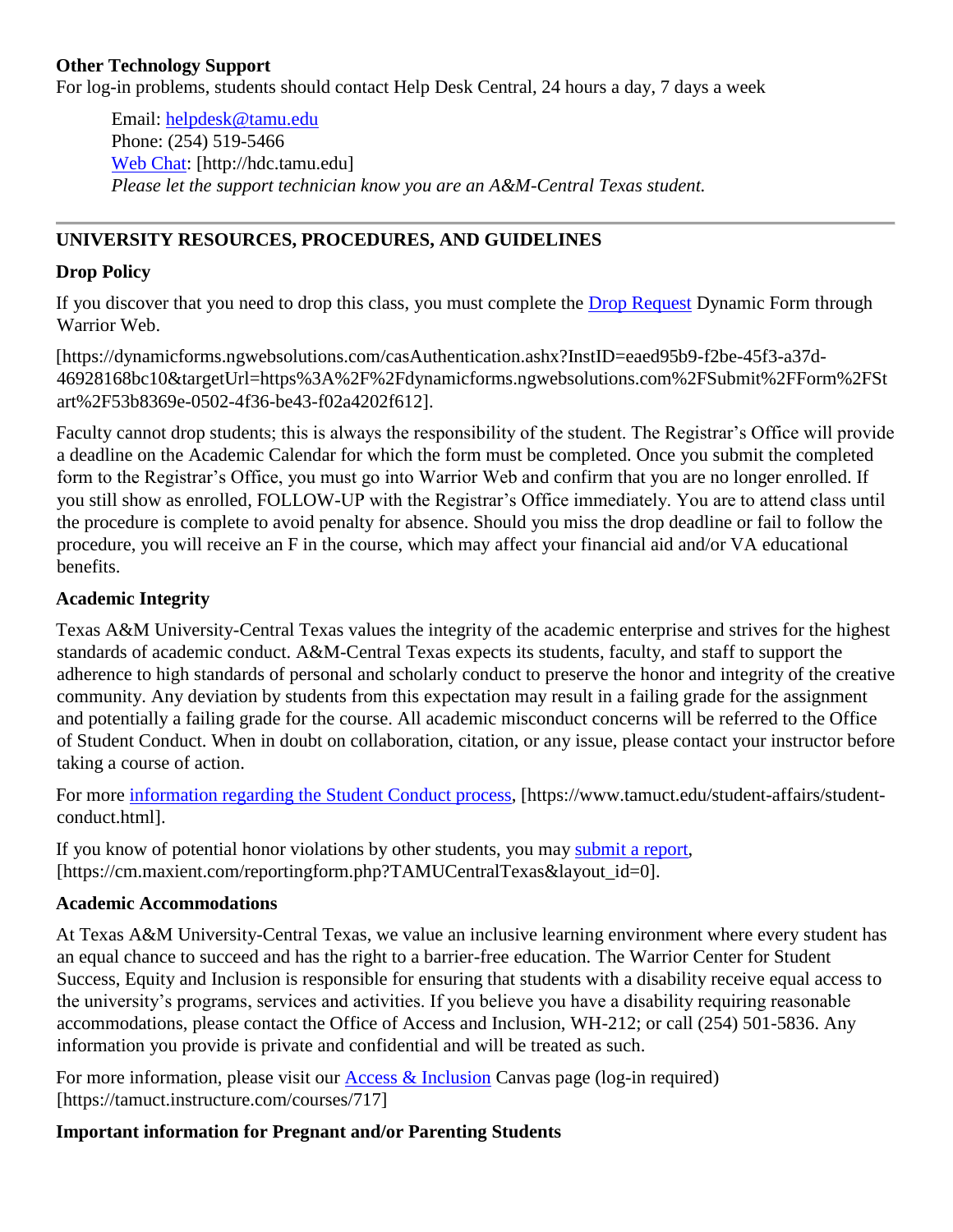Texas A&M University-Central Texas supports students who are pregnant and/or parenting. In accordance with requirements of Title IX and related guidance from US Department of Education's Office of Civil Rights, the Dean of Student Affairs' Office can assist students who are pregnant and/or parenting in seeking accommodations related to pregnancy and/or parenting. Students should seek out assistance as early in the pregnancy as possible. For more information, please visit [Student Affairs](https://www.tamuct.edu/student-affairs/pregnant-and-parenting-students.html) [https://www.tamuct.edu/studentaffairs/pregnant-and-parenting-students.html]. Students may also contact the institution's Title IX Coordinator. If you would like to read more about these [requirements and guidelines](http://www2.ed.gov/about/offices/list/ocr/docs/pregnancy.pdf) online, please visit the website [http://www2.ed.gov/about/offices/list/ocr/docs/pregnancy.pdf].

Title IX of the Education Amendments Act of 1972 prohibits discrimination on the basis of sex and gender– including pregnancy, parenting, and all related conditions. A&M-Central Texas is able to provide flexible and individualized reasonable accommodation to pregnant and parenting students. All pregnant and parenting students should contact the Associate Dean in the Division of Student Affairs at (254) 501-5909 to seek out assistance. Students may also contact the University's Title IX Coordinator.

## **Tutoring**

Tutoring is available to all A&M-Central Texas students, both virtually and in-person. Student success coaching is available online upon request.

If you have a question, are interested in becoming a tutor, or in need of success coaching contact the Warrior Center for Student Success, Equity and Inclusion at (254) 501-5836, visit the Warrior Center at 212 Warrior Hall, or by emailing [WarriorCenter@tamuct.edu.](mailto:WarriorCenter@tamuct.edu)

To schedule tutoring sessions and view tutor availability, please visit Tutor [Matching](https://tutormatchingservice.com/TAMUCT) [Services](https://tutormatchingservice.com/TAMUCT) [https://tutormatchingservice.com/TAMUCT] or visit the Tutoring Center in 111 Warrior Hall.

Chat live with a remote tutor 24/7 for almost any subject from on your computer! Tutor.com is an online tutoring platform that enables A&M-Central Texas students to log in and receive online tutoring support at no additional cost. This tool provides tutoring in over 40 subject areas except writing support. Access Tutor.com through Canvas.

## **University Writing Center**

University Writing Center: Located in Warrior Hall 416, the University Writing Center (UWC) at Texas A&M University–Central Texas (A&M–Central Texas) is a free service open to all A&M–Central Texas students. For the Spring 2022 semester, the hours of operation are from 10:00 a.m.-5:00 p.m. Monday thru Thursday in Warrior Hall 416 (with online tutoring available every hour as well) with satellite hours available online only Monday thru Thursday from 6:00-9:00 p.m. and Saturday 12:00-3:00 p.m.

Tutors are prepared to help writers of all levels and abilities at any stage of the writing process. While tutors will not write, edit, or grade papers, they will assist students in developing more effective composing practices. By providing a practice audience for students' ideas and writing, our tutors highlight the ways in which they read and interpret students' texts, offering guidance and support throughout the various stages of the writing process. In addition, students may work independently in the UWC by checking out a laptop that runs the Microsoft Office suite and connects to WIFI, or by consulting our resources on writing, including all of the relevant style guides. Whether you need help brainstorming ideas, organizing an essay, proofreading, understanding proper citation practices, or just want a quiet place to work, the UWC is here to help!

Students may arrange a one-to-one session with a trained and experienced writing tutor by making an appointment via [WCOnline](https://tamuct.mywconline.com/) [https://tamuct.mywconline.com/]. In addition, you can email Dr. Bruce Bowles Jr. at bruce.bowles@tamuct.edu if you have any questions about the UWC, need any assistance with scheduling, or would like to schedule a recurring appointment with your favorite tutor by making an appointment via [WCOnline](https://tamuct.mywconline.com/) [https://tamuct.mywconline.com/]. In addition, you can email Dr. Bruce Bowles Jr. at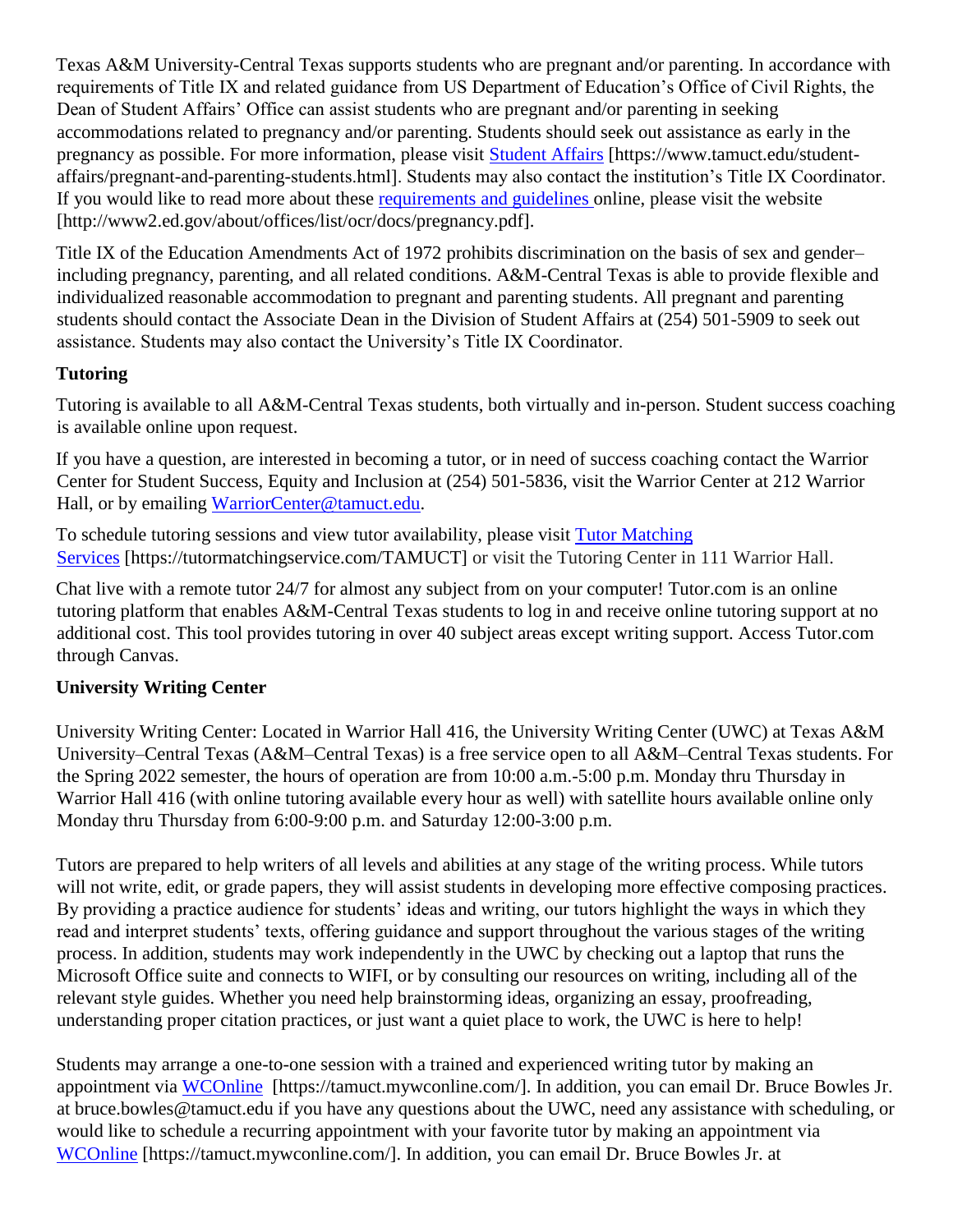bruce.bowles@tamuct.edu if you have any questions about the UWC, need any assistance with scheduling, or would like to schedule a recurring appointment with your favorite tutor.

# **University Library**

The University Library provides many services in support of research across campus and at a distance. We offer over 200 electronic databases containing approximately 400,000 eBooks and 82,000 journals, in addition to the 96,000 items in our print collection, which can be mailed to students who live more than 50 miles from campus. Research guides for each subject taught at A&M-Central Texas are available through our website to help students navigate these resources. On campus, the library offers technology including cameras, laptops, microphones, webcams, and digital sound recorders.

Research assistance from a librarian is also available 24 hours a day through our online chat service, and at the reference desk when the library is open. Research sessions can be scheduled for more comprehensive assistance, and may take place virtually through WebEx, Microsoft Teams or in-person at the library. [Schedule](https://nam04.safelinks.protection.outlook.com/?url=https%3A%2F%2Ftamuct.libcal.com%2Fappointments%2F%3Fg%3D6956&data=04%7C01%7Clisa.bunkowski%40tamuct.edu%7Cde2c07d9f5804f09518008d9ab7ba6ff%7C9eed4e3000f744849ff193ad8005acec%7C0%7C0%7C637729369835011558%7CUnknown%7CTWFpbGZsb3d8eyJWIjoiMC4wLjAwMDAiLCJQIjoiV2luMzIiLCJBTiI6Ik1haWwiLCJXVCI6Mn0%3D%7C3000&sdata=KhtjgRSAw9aq%2FoBsB6wyu8b7PSuGN5EGPypzr3Ty2No%3D&reserved=0) an [appointment](https://nam04.safelinks.protection.outlook.com/?url=https%3A%2F%2Ftamuct.libcal.com%2Fappointments%2F%3Fg%3D6956&data=04%7C01%7Clisa.bunkowski%40tamuct.edu%7Cde2c07d9f5804f09518008d9ab7ba6ff%7C9eed4e3000f744849ff193ad8005acec%7C0%7C0%7C637729369835011558%7CUnknown%7CTWFpbGZsb3d8eyJWIjoiMC4wLjAwMDAiLCJQIjoiV2luMzIiLCJBTiI6Ik1haWwiLCJXVCI6Mn0%3D%7C3000&sdata=KhtjgRSAw9aq%2FoBsB6wyu8b7PSuGN5EGPypzr3Ty2No%3D&reserved=0) here [https://tamuct.libcal.com/appointments/?g=6956]. Assistance may cover many topics, including how to find articles in peer-reviewed journals, how to cite resources, and how to piece together research for written assignments.

Our 27,000-square-foot facility on the A&M-Central Texas main campus includes student lounges, private study rooms, group work spaces, computer labs, family areas suitable for all ages, and many other features. Services such as interlibrary loan, TexShare, binding, and laminating are available. The library frequently offers workshops, tours, readings, and other events. For more information, please visit our Library [website](https://nam04.safelinks.protection.outlook.com/?url=https%3A%2F%2Ftamuct.libguides.com%2Findex&data=04%7C01%7Clisa.bunkowski%40tamuct.edu%7C7d8489e8839a4915335f08d916f067f2%7C9eed4e3000f744849ff193ad8005acec%7C0%7C0%7C637566044056484222%7CUnknown%7CTWFpbGZsb3d8eyJWIjoiMC4wLjAwMDAiLCJQIjoiV2luMzIiLCJBTiI6Ik1haWwiLCJXVCI6Mn0%3D%7C1000&sdata=2R755V6rcIyedGrd4Os5rkgn1PvhHKU3kUV1vBKiHFo%3D&reserved=0) [http://tamuct.libguides.com/index].

# **OPTIONAL POLICY STATEMENTS**

# **A Note about Sexual Violence at A&M-Central Texas**

Sexual violence is a serious safety, social justice, and public health issue. The university offers support for anyone struggling with these issues. University faculty are mandated reporters, so if someone discloses that they were sexually assaulted (or a victim of Domestic/Dating Violence or Stalking) while a student at TAMUCT, faculty members are required to inform the Title IX Office. If you want to discuss any of these issues confidentially, you can do so through Student Wellness and Counseling (254-501-5955) located on the second floor of Warrior Hall (207L).

Sexual violence can occur on our campus because predators often feel emboldened, and victims often feel silenced or shamed. It is incumbent on ALL of us to find ways to actively create environments that tell predators we don't agree with their behaviors and tell survivors we will support them. Your actions matter. Don't be a bystander; be an agent of change. For additional information on campus policy and resources visit the [Title IX webpage](https://www.tamuct.edu/compliance/titleix.html) [\[https://www.tamuct.edu/compliance/titleix.html\]](https://www.tamuct.edu/compliance/titleix.html).

# **Behavioral Intervention**

Texas A&M University-Central Texas cares about the safety, health, and well-being of its students, faculty, staff, and community. If you are aware of individuals for whom you have a concern, please make a referral to the Behavioral Intervention Team. Referring your concern shows you care. You can complete the [referral](https://cm.maxient.com/reportingform.php?TAMUCentralTexas&layout_id=2) online [https://cm.maxient.com/reportingform.php?TAMUCentralTexas&layout\_id=2].

Anonymous referrals are accepted. Please see the [Behavioral Intervention Team](https://www.tamuct.edu/bit) website for more information [https://www.tamuct.edu/bit]. If a person's behavior poses an imminent threat to you or another, contact 911 or A&M-Central Texas University Police at 254-501-5805.